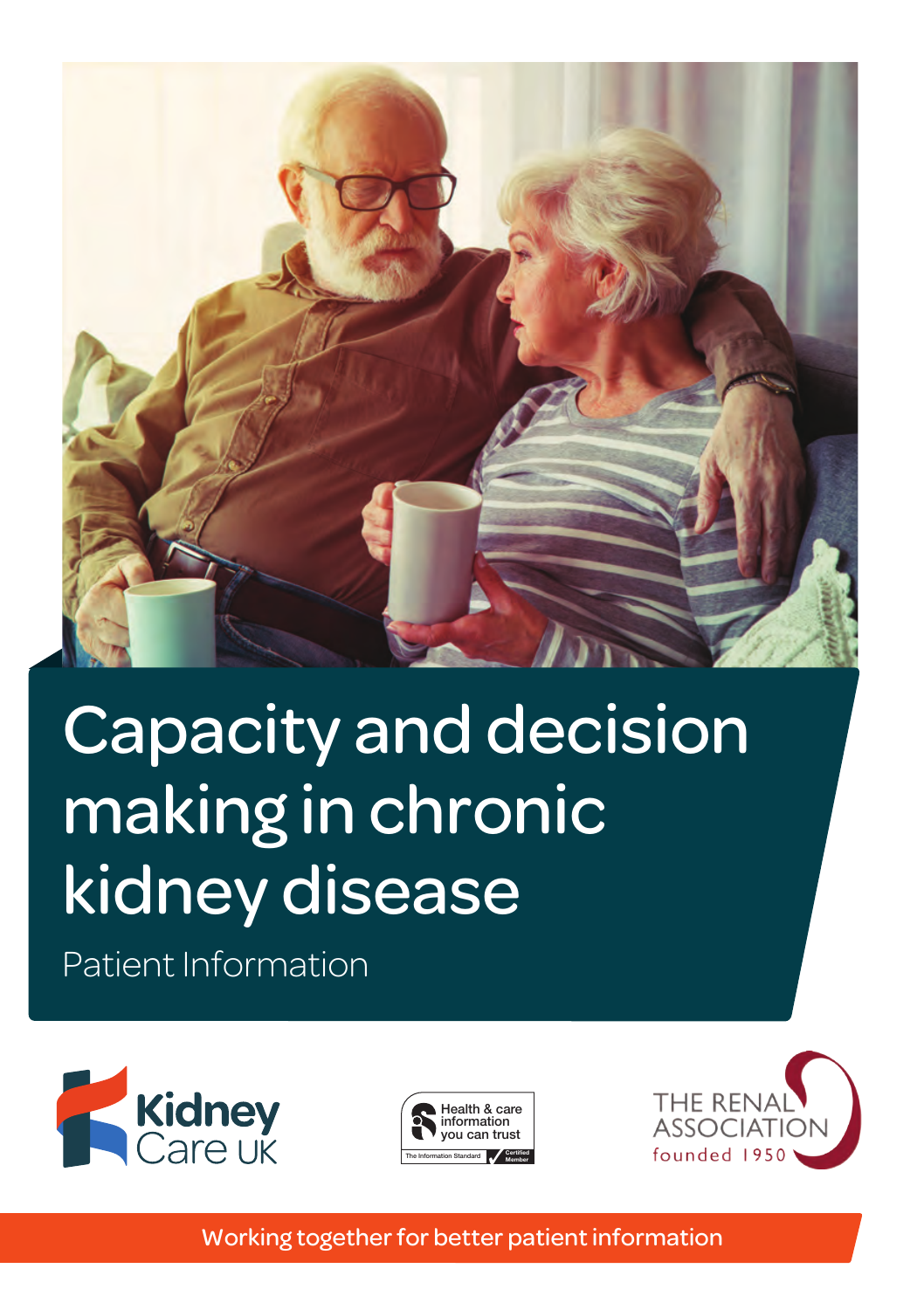Medical professionals should always take into account their patient's wishes when recommending a course of treatment. Sometimes however the patient is not able to express their own wishes due to illness or impaired capacity (ability to make decisions). If a person cannot make decisions for themselves, their relatives or friends should be consulted and may be asked to advise the health care professionals on their likely wishes. In these circumstances, the health care professionals bear the responsibility for the decision-making. This leaflet describes how capacity is assessed, the role of Lasting Power of Attorney (LPA), the best interests process and how it can apply to patients with Chronic Kidney Disease (CKD). **Note – this information only applies to England and Wales as Scottish laws are different.**

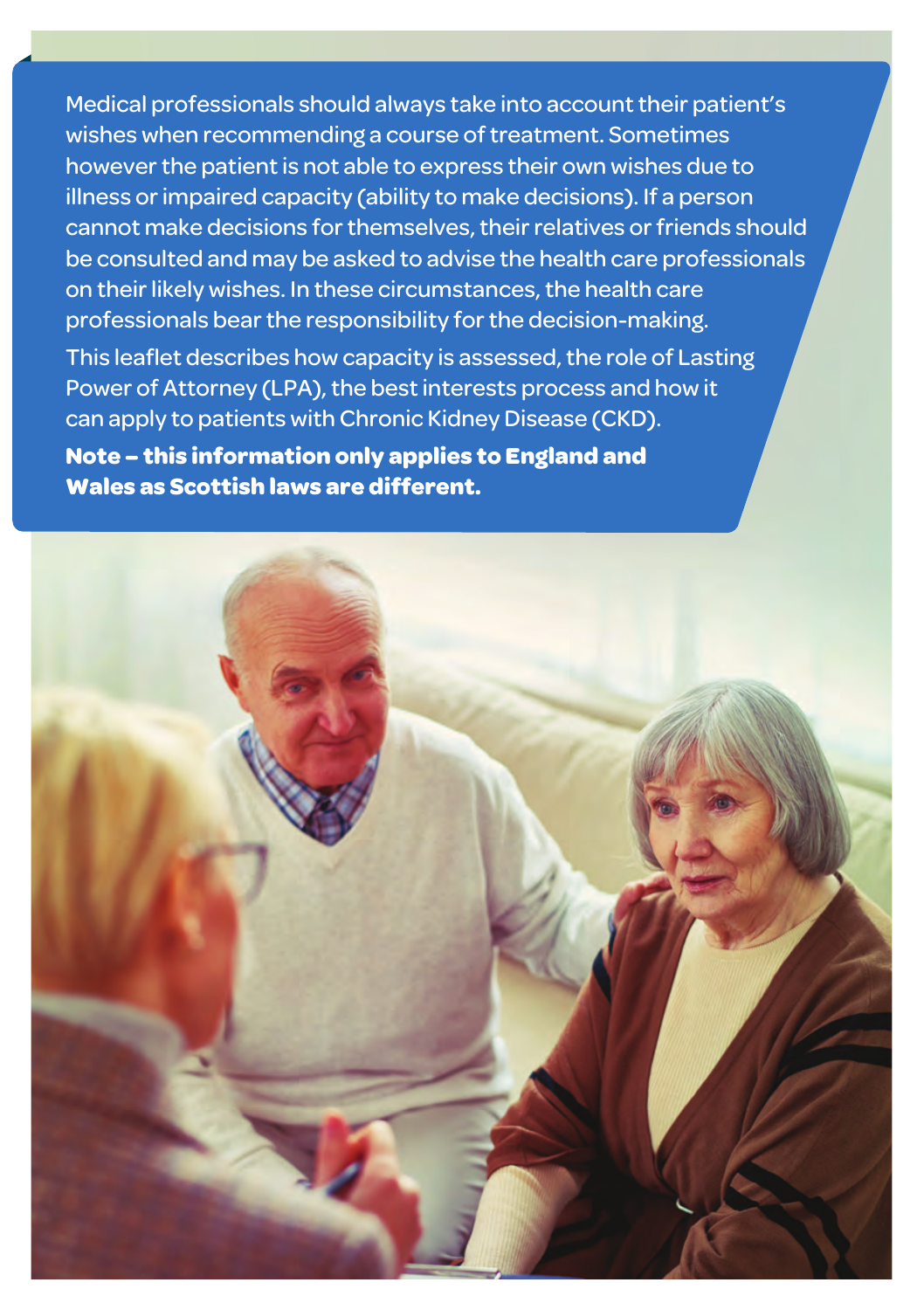# What does the law say about capacity?

The Mental Capacity Act is a law aimed at protecting potentially vulnerable people aged 16 years and over who lack the ability to make their own decisions.

#### The Law is based on five important principles:

- **1.** It is assumed that everyone has capacity unless it can be shown that they do not
- **2.** The individual must be supported to make their own decisions and must be given all appropriate help before anyone concludes that they are unable to do this;
- **3.** The individual has the right to make what might appear to be a strange or unwise decision if they choose to;
- **4.** Best interests anything done for or on behalf of people without capacity must be in their best interests;
- **5.** Least restrictive intervention anything done for or on behalf of people without capacity should be the least restrictive of their basic rights and freedoms. The medical team would always want to take account of a patient's wishes and preferences when recommending a course of treatment

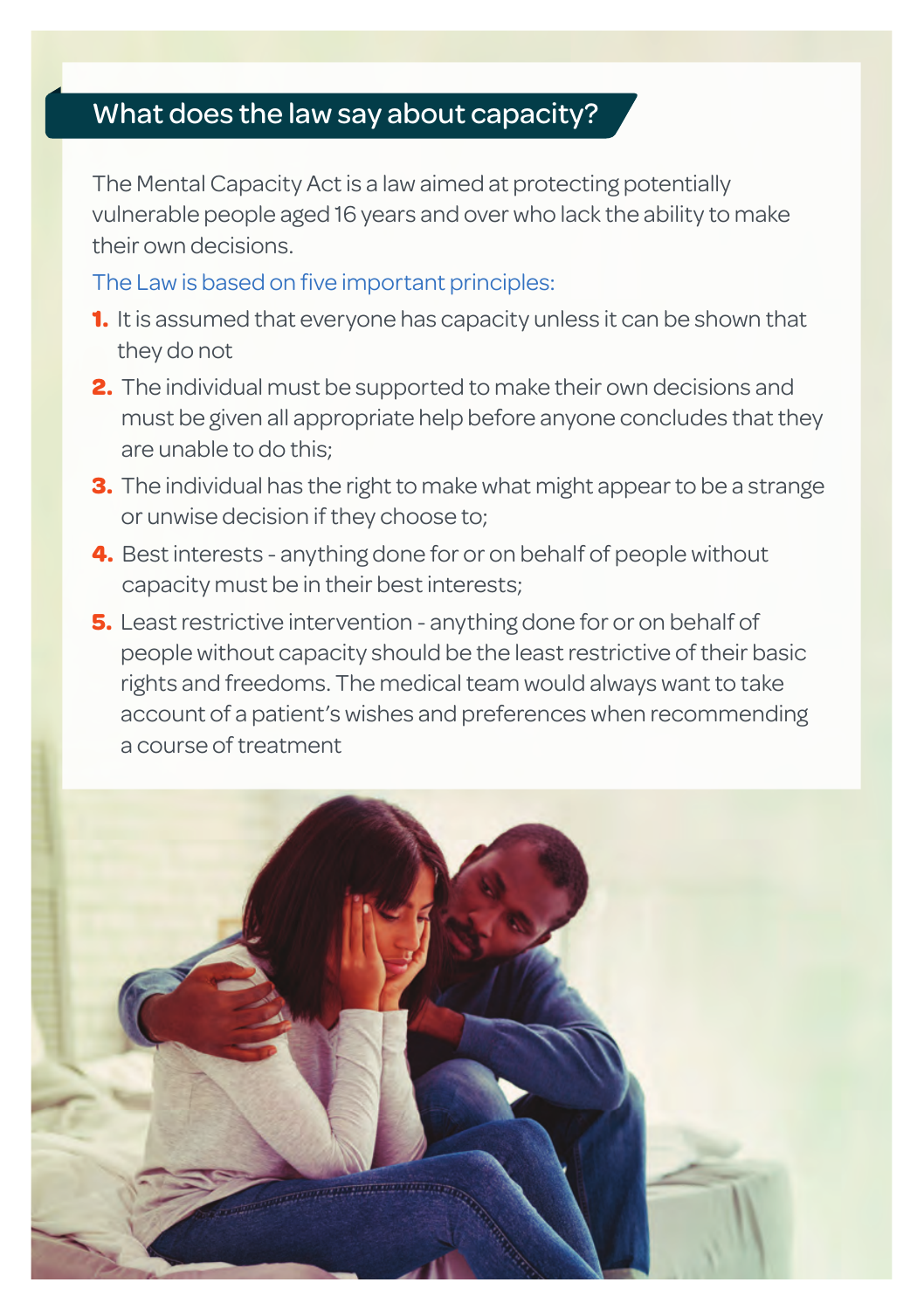## How is capacity assessed?

Capacity is assessed based on a person's ability to:

- **1.** Understand information about the decision to be made
- **2.** Remember the information
- **3.** Use or weigh-up the information as part of the decision process
- **4.** Communicate their decision to others

An inability in any of these areas means a person may not have capacity to make a decision. They may be able to make simple decisions about their health, but may not have capacity for more complex decision-making.

#### When might capacity be lost?

Capacity can be lost due to age-related impairments such as dementia, illness or an accident (such as a head injury). A patient with dementia for example may be deemed to lack capacity to make certain decisions if they cannot remember information related to their health. An inability to make a decision in one area of life (e.g. health) does not mean that the person is completely unable to make decisions for themselves. They may still be able to live independently and manage day-to-day tasks but require help when it comes to some decisions about their health.

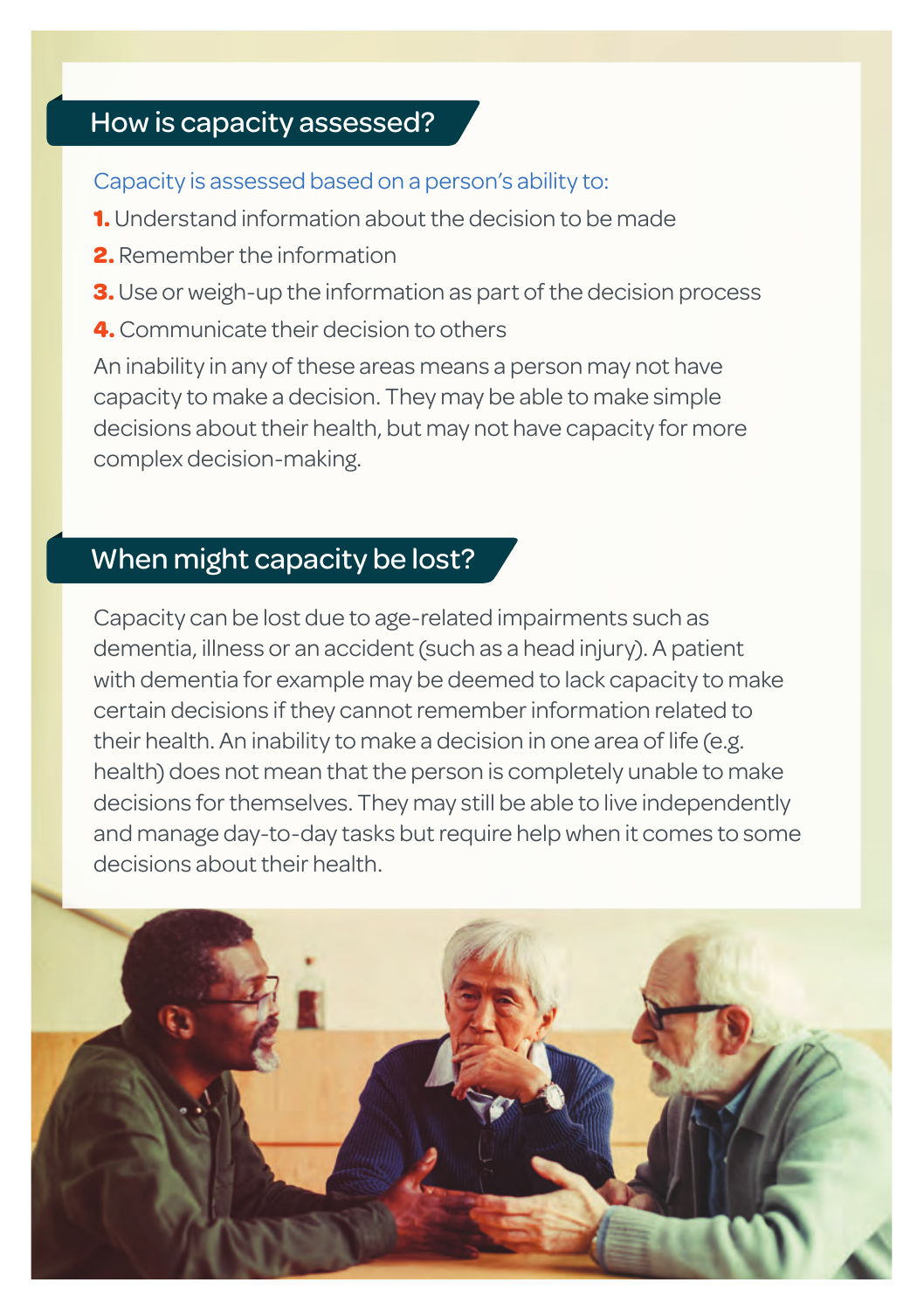# How does this affect patients with CKD?

Many patients with CKD are becoming older and frailer. As well as their kidney condition, they can develop illnesses such as dementia and Parkinson's disease, or they may have a stroke, which can all affect their ability to make or express their decisions about their treatment. It may be that the journey to hospital is becoming too much for them or that dialysis itself is frightening or upsetting.

When this occurs it is important that the healthcare team discuss the situation with the patient and assess their capacity to make their own decisions. If they are deemed unable to do this, a decision may need to be taken on the patient's behalf, in consultation with their family members. This may include taking a palliative, comfort-based approach to the patient's care. It may also involve taking an end-of-life care approach, by deciding to stop dialysis if it is felt that this is no longer in the patient's best interests.

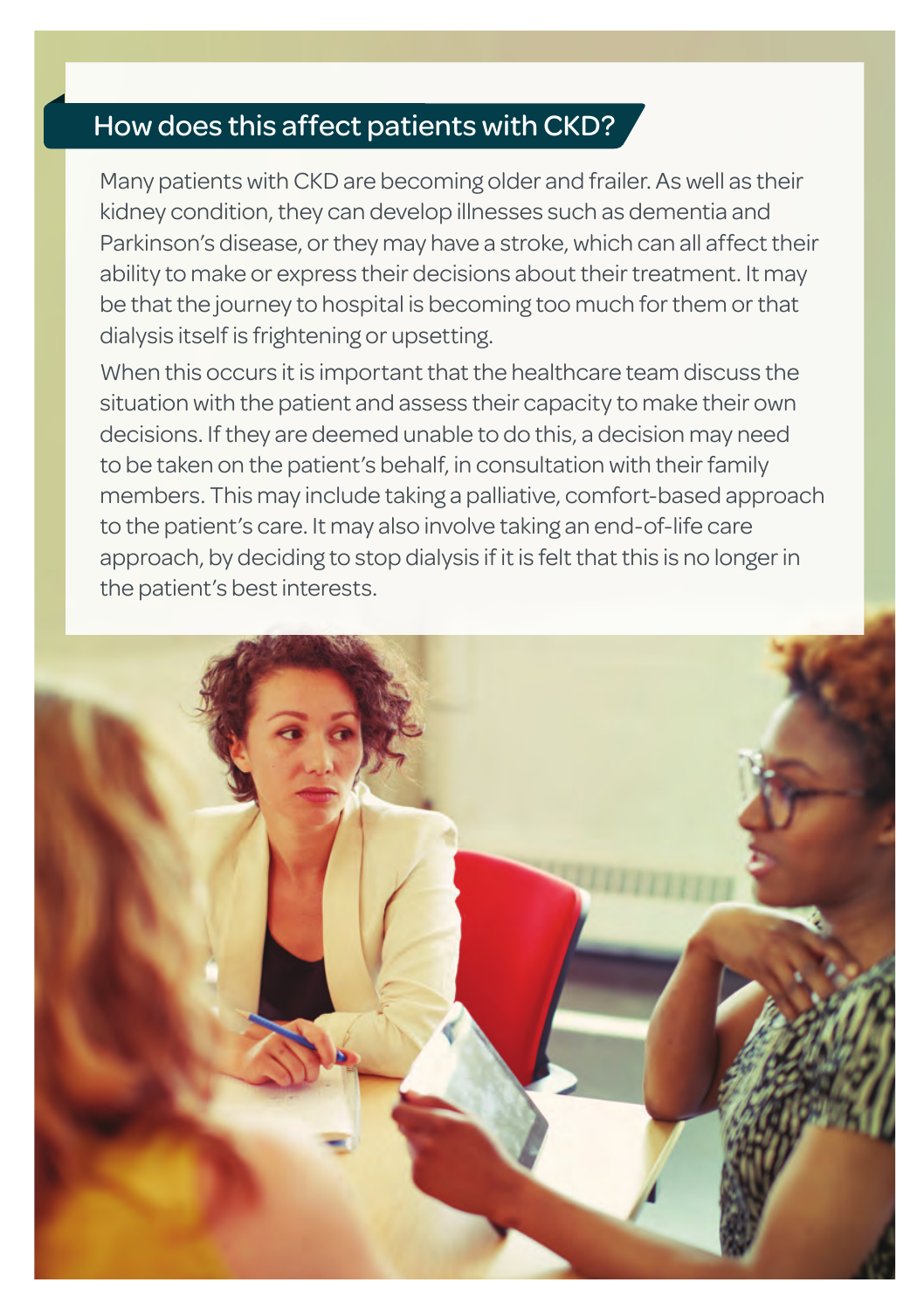# How are relatives involved in these decisions?

Before losing capacity the patient may have made a **Lasting Power of Attorney for Health and welfare.** This is a legal document that gives a named person (usually a relative) the right to make decisions about the patient's health if they are no longer in a position to do so themselves. Healthcare professionals are legally required to follow the relative's views as if they were the patients. Patients may also have discussed their wishes and preferences. Although these are not legally binding, they are a useful guide.

Without a Lasting Power of Attorney, the consultant in charge of the patient's care is required to make decisions in the patient's best interests. This should still involve the patient's relatives who can advise the healthcare team about the patient's known or likely wishes, preferences, feelings, beliefs and values. This is not the same as making those decisions. That responsibility ultimately lies with the healthcare team.

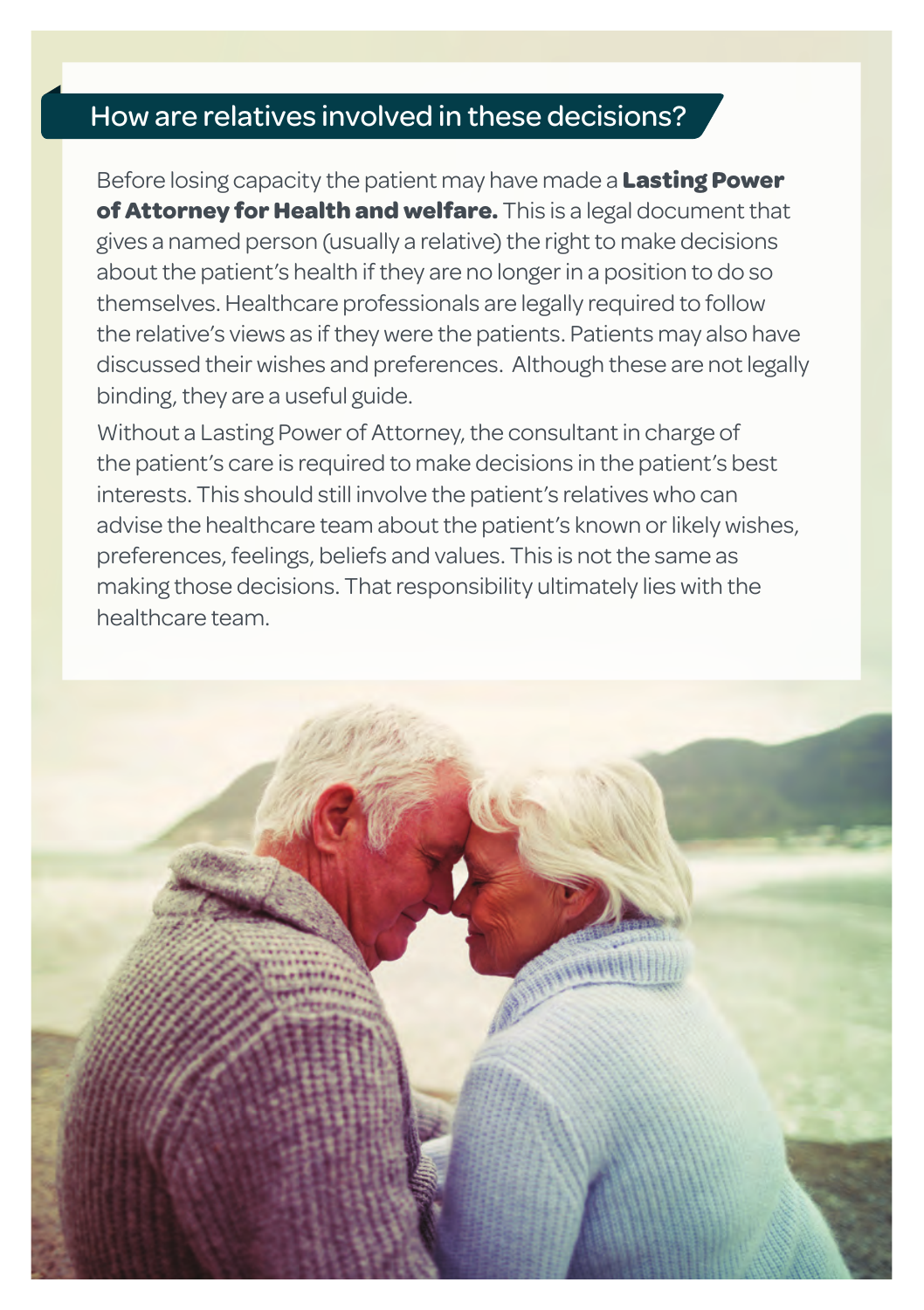#### What decisions may have to be made at this time?

When a patient is approaching the end of their life, it is vitally important to weigh up the pros and cons of all treatments and only offer those that benefit the patient and focus on their comfort. For example, dialysis can take up many hours in a week and may not be the best use of a patient's limited time left. At this time decisions such as prescribing antibiotics for infections and treatments for symptom management are also considered. A decision to not resuscitate the patient if their heart stops, and therefore allow a natural death, should also be discussed.

# What if there is a disagreement over the best course of treatment?

The patient's best interests should always be the main focus when making any decisions on their behalf. If there are disagreements over appropriate medical care, a multi-professional discussion (case conference or best interest meeting) may be held or advice sought from an independent adviser. The hospital's chaplaincy team may be asked to be involved to provide guidance from a faith perspective. Unless treatment is felt to be actively harmful to the patient it will not be stopped until any disagreement is resolved. Any discussions will always take place before a treatment is changed.